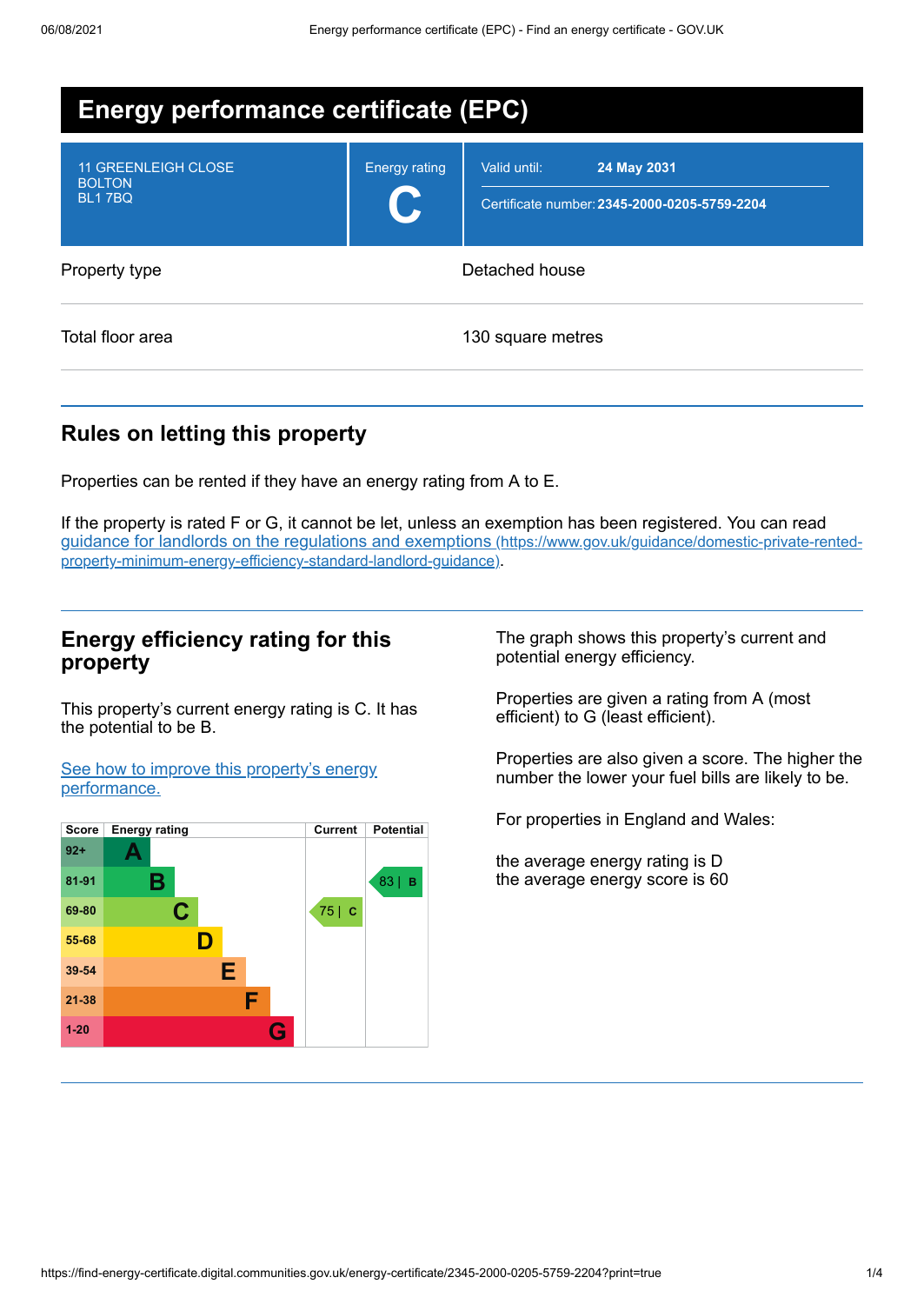# **Breakdown of property's energy performance**

This section shows the energy performance for features of this property. The assessment does not consider the condition of a feature and how well it is working.

Each feature is assessed as one of the following:

- very good (most efficient)
- good
- average
- poor
- very poor (least efficient)

When the description says "assumed", it means that the feature could not be inspected and an assumption has been made based on the property's age and type.

| <b>Feature</b>       | <b>Description</b>                         | Rating    |
|----------------------|--------------------------------------------|-----------|
| Wall                 | Cavity wall, as built, insulated (assumed) | Good      |
| Roof                 | Pitched, 250 mm loft insulation            | Good      |
| Roof                 | Pitched, insulated (assumed)               | Good      |
| Window               | Fully double glazed                        | Good      |
| Main heating         | Boiler and radiators, mains gas            | Good      |
| Main heating control | Programmer, room thermostat and TRVs       | Good      |
| Hot water            | From main system                           | Good      |
| Lighting             | Low energy lighting in all fixed outlets   | Very good |
| Floor                | Solid, insulated (assumed)                 | N/A       |
| Secondary heating    | Room heaters, dual fuel (mineral and wood) | N/A       |

### **Primary energy use**

The primary energy use for this property per year is 164 kilowatt hours per square metre (kWh/m2).

## **Environmental impact of this property**

One of the biggest contributors to climate change is carbon dioxide (CO2). The energy used for heating, lighting and power in our homes produces over a quarter of the UK's CO2 emissions.

| An average household<br>produces | 6 tonnes of CO <sub>2</sub> |  |  |
|----------------------------------|-----------------------------|--|--|
| This property produces           | 3.8 tonnes of CO2           |  |  |

This property's potential production 2.8 tonnes of CO2

By making the [recommended](#page-2-0) changes, you could reduce this property's CO2 emissions by 1.0 tonnes per year. This will help to protect the environment.

Environmental impact ratings are based on assumptions about average occupancy and energy use. They may not reflect how energy is consumed by the people living at the property.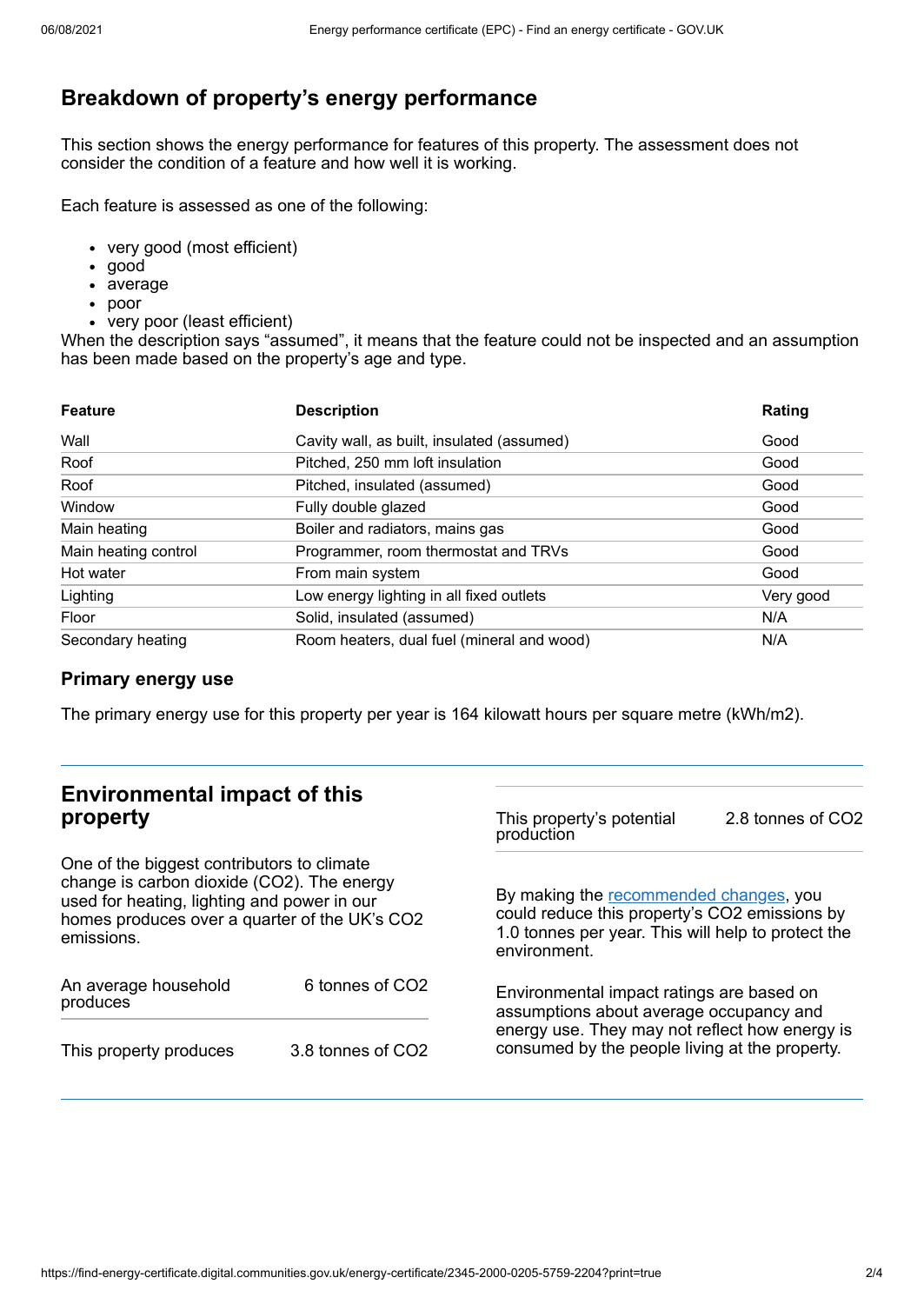## <span id="page-2-0"></span>**How to improve this property's energy performance**

Making any of the recommended changes will improve this property's energy efficiency.

If you make all of the recommended changes, this will improve the property's energy rating and score from C (75) to B (83).

| <b>Recommendation</b>        | <b>Typical installation cost</b> | <b>Typical yearly saving</b> |
|------------------------------|----------------------------------|------------------------------|
| 1. Solar water heating       | £4.000 - £6.000                  | £30                          |
| 2. Solar photovoltaic panels | £3.500 - £5.500                  | £303                         |

### **Paying for energy improvements**

Find energy grants and ways to save energy in your home. [\(https://www.gov.uk/improve-energy-efficiency\)](https://www.gov.uk/improve-energy-efficiency)

| <b>Estimated energy use and</b><br>potential savings |      | Estimated energy used to heat this property |                    |
|------------------------------------------------------|------|---------------------------------------------|--------------------|
|                                                      |      | Space heating                               | 11482 kWh per year |
| Estimated yearly energy<br>cost for this property    | £857 |                                             |                    |
| Potential saving                                     | £29  | Water heating                               | 2305 kWh per year  |

The estimated cost shows how much the average household would spend in this property for heating, lighting and hot water. It is not based on how energy is used by the people living at the property.

The estimated saving is based on making all of the [recommendations](#page-2-0) in how to improve this property's energy performance.

For advice on how to reduce your energy bills visit Simple Energy Advice [\(https://www.simpleenergyadvice.org.uk/\)](https://www.simpleenergyadvice.org.uk/).

### **Heating use in this property**

Heating a property usually makes up the majority of energy costs.

#### **Potential energy savings by installing insulation**

The assessor did not find any opportunities to save energy by installing insulation in this property.

You might be able to receive Renewable Heat Incentive payments [\(https://www.gov.uk/domestic](https://www.gov.uk/domestic-renewable-heat-incentive)renewable-heat-incentive). This will help to reduce carbon emissions by replacing your existing heating system with one that generates renewable heat. The estimated energy required for space and water heating will form the basis of the payments.